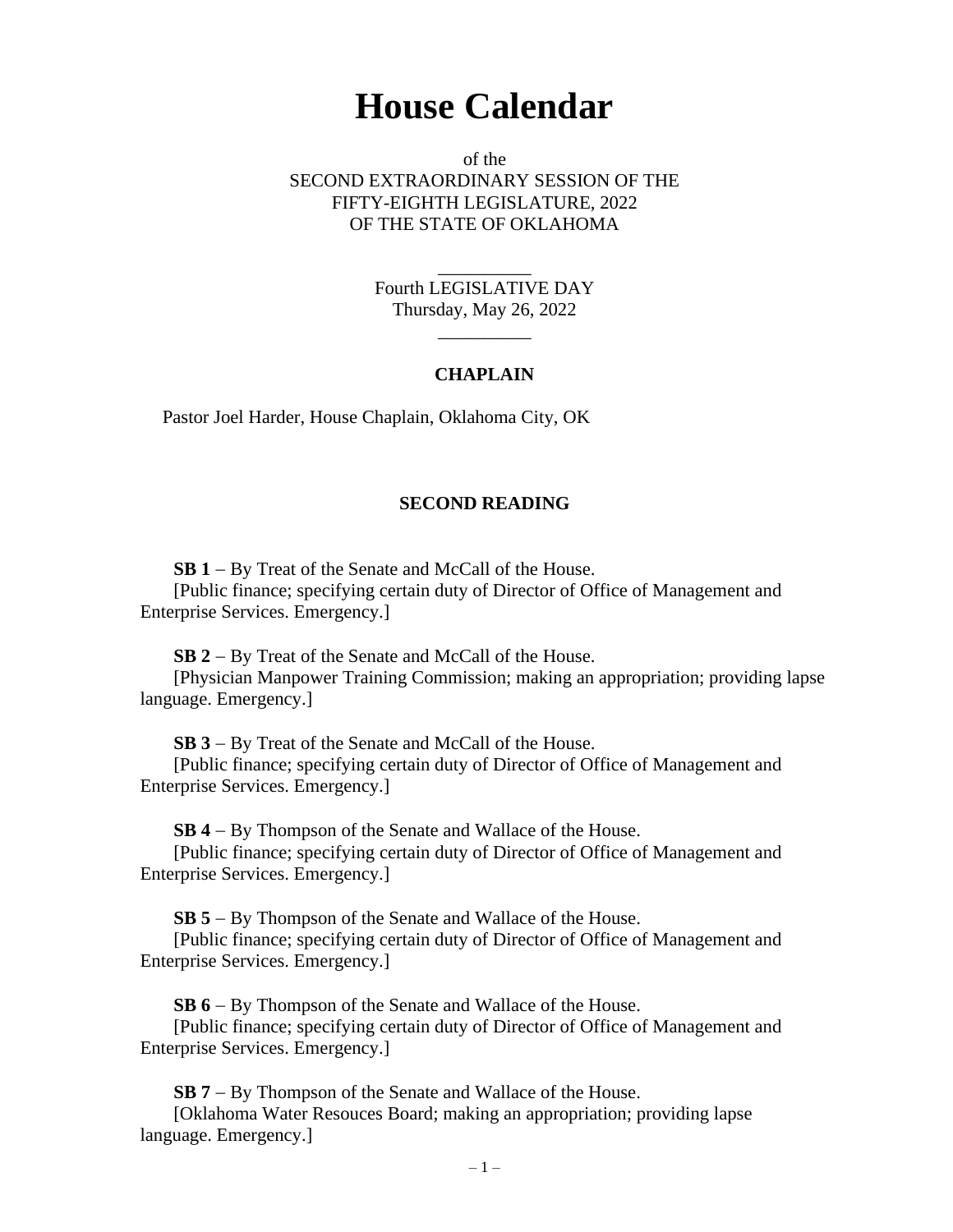**SB 8** − By Thompson of the Senate and Wallace of the House.

[Oklahoma Water Resources Board; making an appropriation; providing lapse language. Emergency.]

**SB 9** − By Thompson of the Senate and Wallace of the House.

[Oklahoma Department of Commerce; making an appropriation; providing lapse language. Emergency.]

**SB 10** − By Thompson of the Senate and Wallace of the House.

[Oklahoma Department of Commerce; making an appropriation; providing lapse language. Emergency.]

**SB 11** − By Thompson of the Senate and Wallace of the House. [Oklahoma Department of Commerce; making an appropriation; providing lapse language. Emergency.]

**SB 12** − By Thompson of the Senate and Wallace of the House. [Physician Manpower Training Commission; making an appropriation; providing lapse language. Emergency.]

**SB 13** − By Thompson of the Senate and Wallace of the House.

[Physician Manpower Training Commission; making an appropriation; providing lapse language. Emergency.]

**SB 14** − By Thompson of the Senate and Wallace of the House.

[Department of Agriculture, Food and Forestry; making an appropriation; providing lapse language. Emergency.]

**SB 15** − By Thompson of the Senate and Wallace of the House.

[Department of Agriculture, Food and Forestry; making an appropriation; providing lapse language. Emergency.]

**SB 16** − By Thompson of the Senate and Wallace of the House. [Department of Mental Health and Susbtance Abuse Services; making an appropriation; providing lapse language. Emergency.]

**SB 17** − By Thompson of the Senate and Wallace of the House.

[Department of Mental Health and Susbtance Abuse Services; making an appropriation; providing lapse language. Emergency.]

**SB 18** − By Thompson of the Senate and Wallace of the House. [Department of Mental Health and Susbtance Abuse Services; making an appropriation; providing lapse language. Emergency.]

**SB 19** − By Thompson of the Senate and Wallace of the House.

[Office of Management and Enterprise Services; making an appropriation; providing lapse language. Emergency.]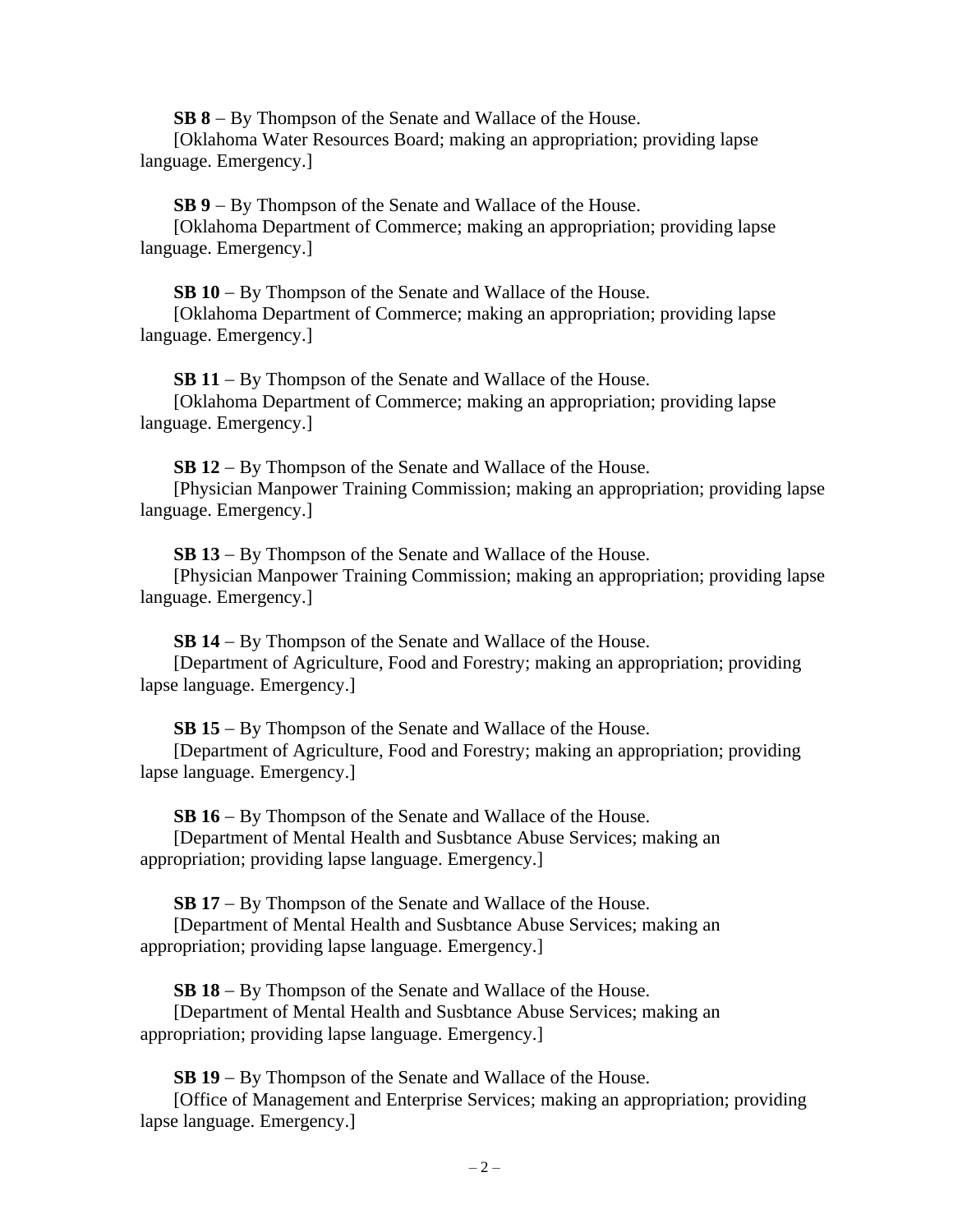**SB 20** − By Thompson of the Senate and Wallace of the House.

[Department of Public Safety; making an appropriation; providing lapse language. Emergency.]

**SB 21** − By Thompson of the Senate and Wallace of the House.

[Department of Transportation; making an appropriation; providing lapse language. Emergency.]

**SB 22** − By Thompson of the Senate and Wallace of the House.

[Department of Transportation; making an appropriation; providing lapse language. Emergency.]

**SB 23** − By Thompson of the Senate and Wallace of the House.

[Department of Transportation; making an appropriation; providing lapse language. Emergency.]

**SB 24** − By Thompson of the Senate and Wallace of the House.

[Department of Transportation; making an appropriation; providing lapse language. Emergency.]

**SB 25** − By Thompson of the Senate and Wallace of the House.

[Department of Transportation; making an appropriation; providing lapse language. Emergency.]

**SB 26** − By Thompson of the Senate and Wallace of the House.

[Oklahoma Educational Television Authority; making an appropriation; providing lapse language. Emergency.]

**SB 27** − By Thompson of the Senate and Wallace of the House.

[Oklahoma Educational Television Authority; making an appropriation; providing lapse language. Emergency.]

**SB 28** − By Thompson of the Senate and Wallace of the House.

[Oklahoma Educational Television Authority; making an appropriation; providing lapse language. Emergency.]

**SB 29** − By Thompson of the Senate and Wallace of the House.

[Oklahoma Educational Television Authority; making an appropriation; providing lapse language. Emergency.]

**SB 30** − By Thompson of the Senate and Wallace of the House.

[Oklahoma Educational Television Authority; making an appropriation; providing lapse language. Emergency.]

**SB 31** − By Thompson of the Senate and Wallace of the House.

[Oklahoma Water Resources Board; making an appropriation; providing lapse language. Emergency.]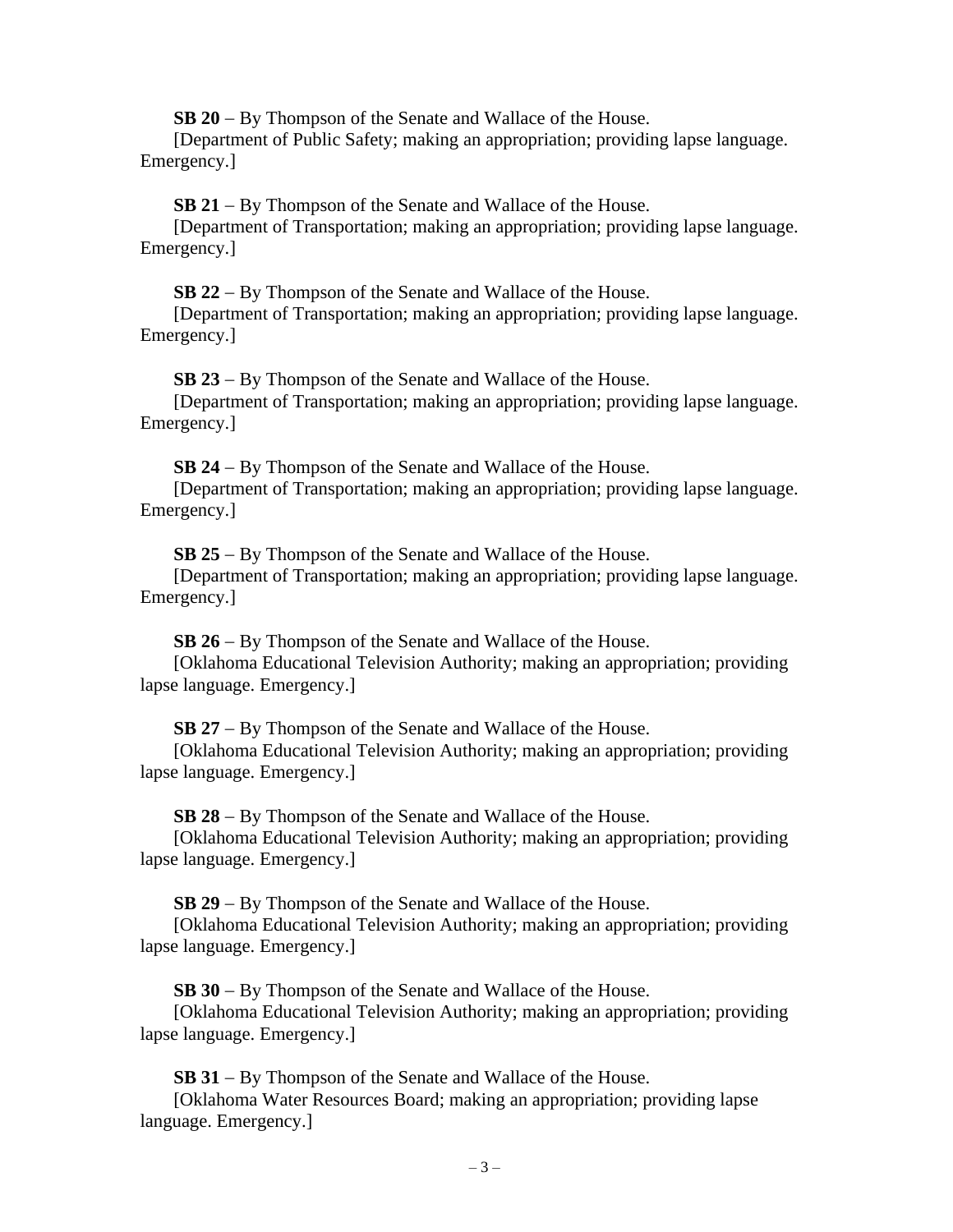**SB 32** − By Thompson of the Senate and Wallace of the House.

[Oklahoma Water Resources Board; making an appropriation; providing lapse language. Emergency.]

**SB 33** − By Thompson of the Senate and Wallace of the House.

[Oklahoma Water Resources Board; making an appropriation; providing lapse language. Emergency.]

**SB 34** − By Thompson of the Senate and Wallace of the House. [Oklahoma Water Resources Board; making an appropriation; providing lapse language. Emergency.]

**SB 35** − By Thompson of the Senate and Wallace of the House. [Oklahoma Water Resources Board; making an appropriation; providing lapse language. Emergency.]

**SB 36** − By Thompson of the Senate and Wallace of the House. [Oklahoma Department of Commerce; making an appropriation; providing lapse language. Emergency.]

**SB 37** − By Thompson of the Senate and Wallace of the House.

[Oklahoma Department of Commerce; making an appropriation; providing lapse language. Emergency.]

**SB 38** − By Thompson of the Senate and Wallace of the House.

[Physician Manpower Training Commission; making an appropriation; providing lapse language. Emergency.]

**SB 39** − By Thompson of the Senate and Wallace of the House.

[Physician Manpower Training Commission; making an appropriation; providing lapse language. Emergency.]

**SB 40** − By Thompson of the Senate and Wallace of the House.

[Physician Manpower Training Commission; making an appropriation; providing lapse language. Emergency.]

**SB 41** − By Thompson of the Senate and Wallace of the House.

[Department of Public Safety; making an appropriation; providing lapse language. Emergency.]

**SB 42** − By Thompson of the Senate and Wallace of the House.

[Department of Public Safety; making an appropriation; providing lapse language. Emergency.]

**SB 43** − By Thompson of the Senate and Wallace of the House.

[Department of Public Safety; making an appropriation; providing lapse language. Emergency.]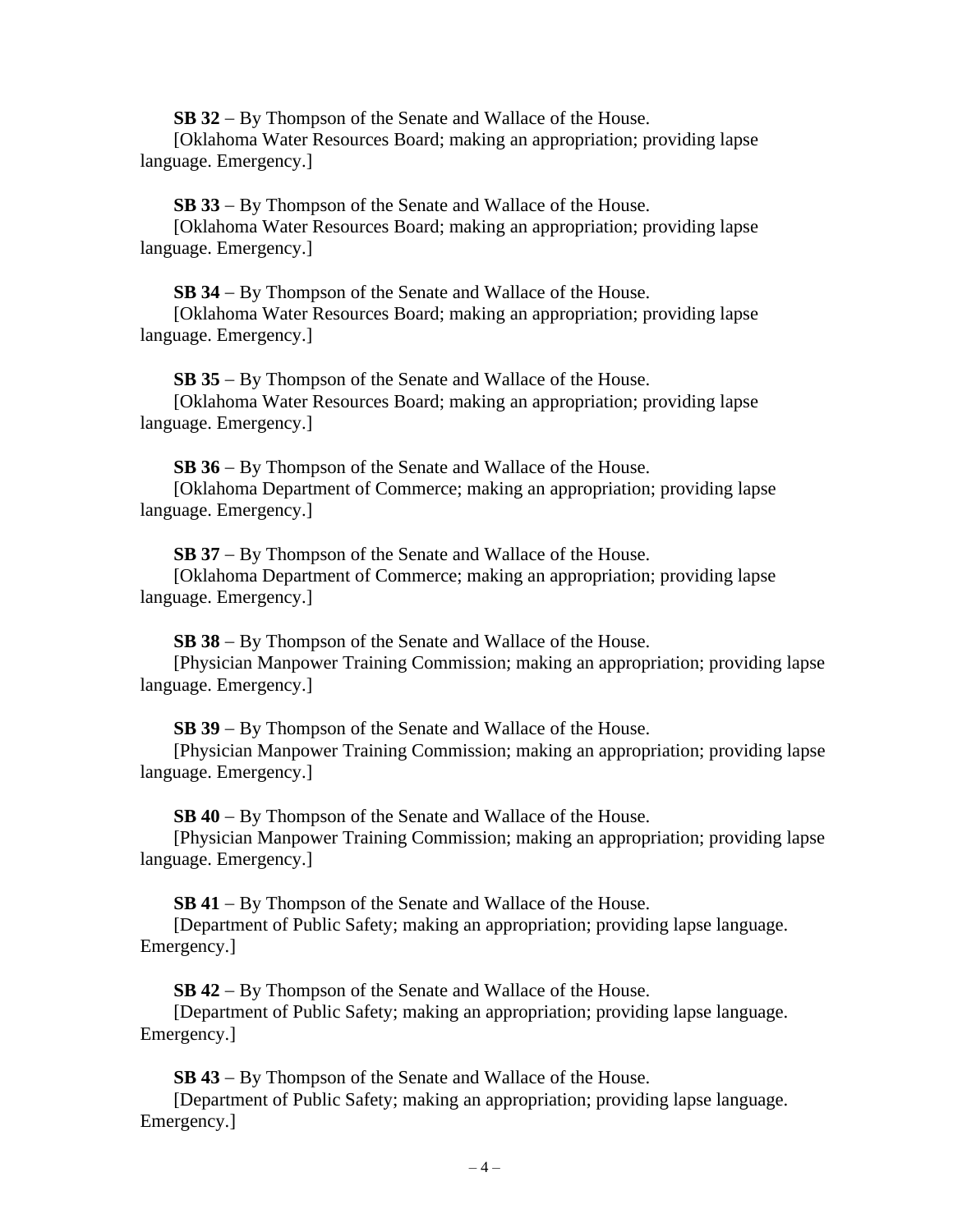**SB 44** − By Thompson of the Senate and Wallace of the House.

[Oklahoma Department of Agriculture, Food and Forestry; making an appropriation; providing lapse language. Emergency.]

**SB 45** − By Thompson of the Senate and Wallace of the House.

[Oklahoma Department of Agriculture, Food and Forestry; making an appropriation; providing lapse language. Emergency.]

**SB 46** − By Thompson of the Senate and Wallace of the House.

[Oklahoma Department of Agriculture, Food and Forestry; making an appropriation; providing lapse language. Emergency.]

**SB 47** − By Thompson of the Senate and Wallace of the House. [Oklahoma Department of Agriculture, Food and Forestry; making an appropriation; providing lapse language. Emergency.]

**SB 48** − By Thompson of the Senate and Wallace of the House. [Oklahoma Department of Mental Health and Substance Abuse Services; making an appropriation; providing lapse language. Emergency.]

**SB 49** − By Thompson of the Senate and Wallace of the House. [Department of Mental Health and Substance Abuse Services; making an appropriation; providing lapse language. Emergency.]

**SB 50** − By Thompson of the Senate and Wallace of the House.

[Department of Mental Health and Substance Abuse Services; making an appropriation; providing lapse language. Emergency.]

## **GENERAL ORDER**

**HB 1001** − By McCall of the House and Treat of the Senate. Public Finance; Public Finance Alignment Act of 2022; effective date.

**HB 1002** − By McCall of the House and Treat of the Senate. Public Finance; Public Finance Alignment Act of 2022; effective date.

**HB 1003** − By McCall of the House and Treat of the Senate. Public Finance; Public Finance Alignment Act of 2022; effective date.

**HB 1004** − By McCall of the House and Treat of the Senate. Public Finance; Public Finance Alignment Act of 2022; effective date.

**HB 1005** − By McCall of the House and Treat of the Senate. Public Finance; Public Finance Alignment Act of 2022; effective date.

**HB 1026** − By Wallace et. al. of the House and Thompson et. al. of the Senate.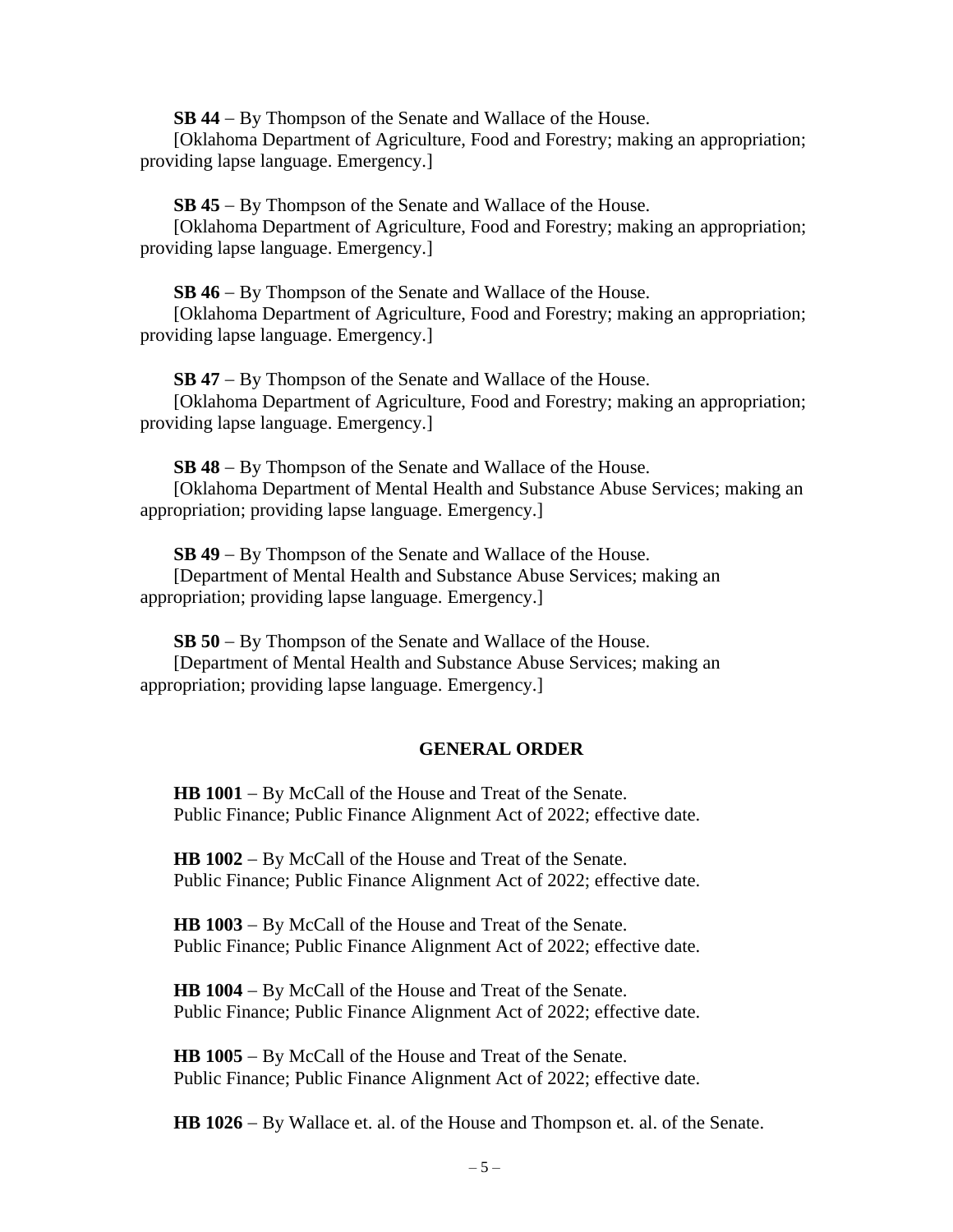Public finance; Public Finance Coordination Act of 2022; effective date.

**HB 1027** − By Wallace et. al. of the House and Thompson et. al. of the Senate. Public finance; Public Finance Coordination Act of 2022; effective date.

**HB 1028** − By Wallace et. al. of the House and Thompson et. al. of the Senate. Public finance; Public Finance Coordination Act of 2022; effective date.

**HB 1029** − By Wallace et. al. of the House and Thompson et. al. of the Senate. Public finance; Public Finance Coordination Act of 2022; effective date.

**HB 1030** − By Wallace et. al. of the House and Thompson et. al. of the Senate. Public finance; Public Finance Coordination Act of 2022; effective date.

**HB 1031** − By Wallace et. al. of the House and Thompson et. al. of the Senate. Public finance; Public Finance Coordination Act of 2022; effective date.

**HB 1032** − By Wallace et. al. of the House and Thompson et. al. of the Senate. Public finance; Public Finance Coordination Act of 2022; effective date.

**HB 1033** − By Wallace et. al. of the House and Thompson et. al. of the Senate. Public finance; Public Finance Coordination Act of 2022; effective date.

**HB 1034** − By Wallace et. al. of the House and Thompson et. al. of the Senate. Public finance; Public Finance Coordination Act of 2022; effective date.

**HB 1035** − By Wallace et. al. of the House and Thompson et. al. of the Senate. Public finance; Public Finance Coordination Act of 2022; effective date.

**HB 1036** − By Wallace et. al. of the House and Thompson et. al. of the Senate. Public finance; Public Finance Coordination Act of 2022; effective date.

**HB 1037** − By Wallace et. al. of the House and Thompson et. al. of the Senate. Public finance; Public Finance Coordination Act of 2022; effective date.

**HB 1038** − By Wallace et. al. of the House and Thompson et. al. of the Senate. Public finance; Public Finance Coordination Act of 2022; effective date.

**HB 1039** − By Wallace et. al. of the House and Thompson et. al. of the Senate. Public finance; Public Finance Coordination Act of 2022; effective date.

**HB 1040** − By Wallace et. al. of the House and Thompson et. al. of the Senate. Public finance; Public Finance Coordination Act of 2022; effective date.

**HB 1041** − By Wallace et. al. of the House and Thompson et. al. of the Senate. Public finance; Public Finance Coordination Act of 2022; effective date.

**HB 1042** − By Wallace et. al. of the House and Thompson et. al. of the Senate.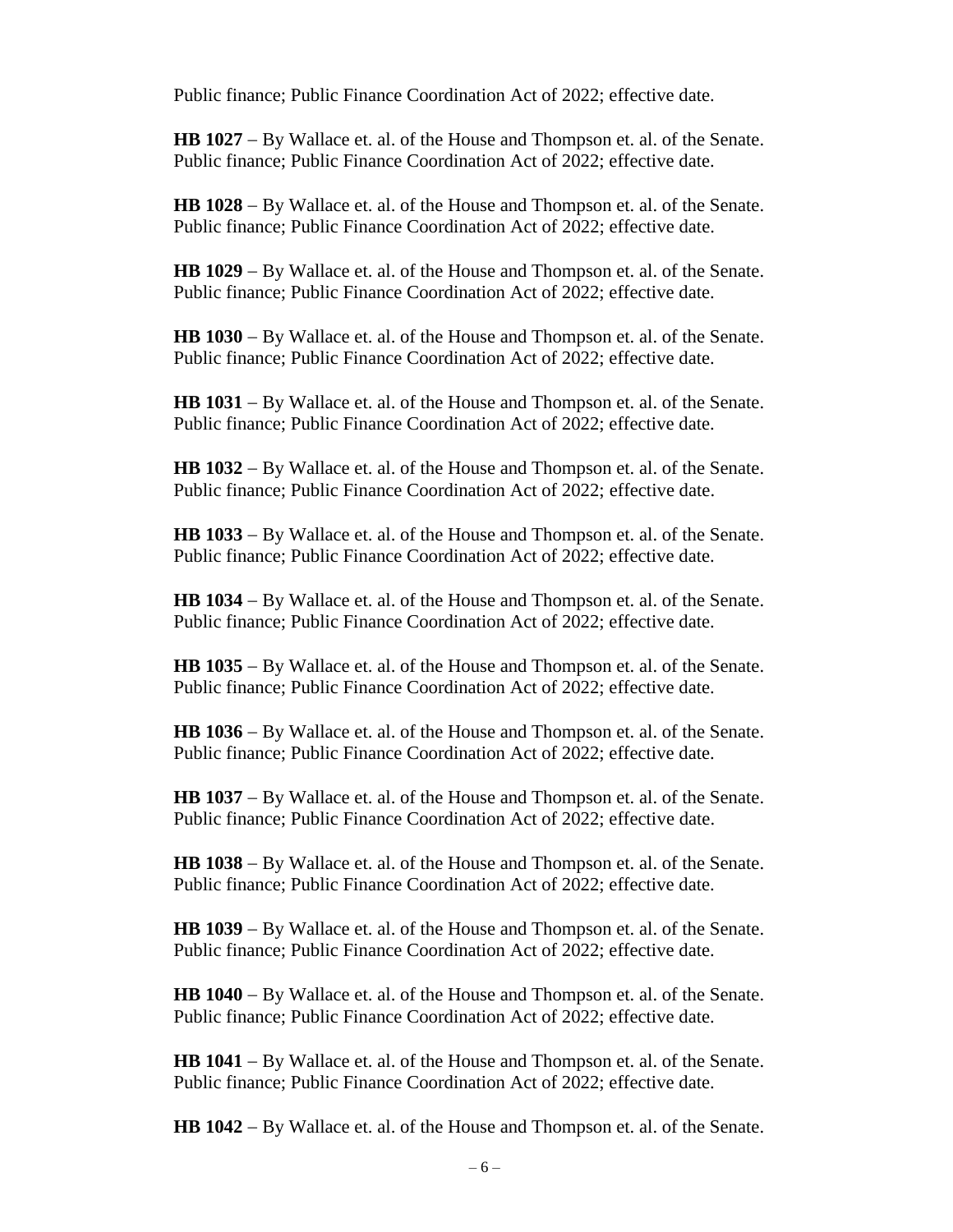Public finance; Public Finance Coordination Act of 2022; effective date.

**HB 1043** − By Wallace et. al. of the House and Thompson et. al. of the Senate. Public finance; Public Finance Coordination Act of 2022; effective date.

**HB 1044** − By Wallace et. al. of the House and Thompson et. al. of the Senate. Public finance; Public Finance Coordination Act of 2022; effective date.

**HB 1045** − By Wallace et. al. of the House and Thompson et. al. of the Senate. Public finance; Public Finance Coordination Act of 2022; effective date.

**HB 1046** − By Wallace et. al. of the House and Thompson et. al. of the Senate. Public finance; Public Finance Coordination Act of 2022; effective date.

**HB 1047** − By Wallace et. al. of the House and Thompson et. al. of the Senate. Public finance; Public Finance Coordination Act of 2022; effective date.

**HB 1048** − By Wallace et. al. of the House and Thompson et. al. of the Senate. Public finance; Public Finance Coordination Act of 2022; effective date.

**HB 1049** − By Wallace et. al. of the House and Thompson et. al. of the Senate. Public finance; Public Finance Coordination Act of 2022; effective date.

**HB 1050** − By Wallace et. al. of the House and Thompson et. al. of the Senate. Public finance; Public Finance Coordination Act of 2022; effective date.

**HB 1051** − By Wallace et. al. of the House and Thompson et. al. of the Senate. Public finance; Public Finance Coordination Act of 2022; effective date.

**HB 1052** − By Wallace et. al. of the House and Thompson et. al. of the Senate. Public finance; Public Finance Coordination Act of 2022; effective date.

**HB 1053** − By Wallace et. al. of the House and Thompson et. al. of the Senate. Public finance; Public Finance Coordination Act of 2022; effective date.

**HB 1054** − By Wallace et. al. of the House and Thompson et. al. of the Senate. Public finance; Public Finance Coordination Act of 2022; effective date.

**HB 1055** − By Wallace et. al. of the House and Thompson et. al. of the Senate. Public finance; Public Finance Coordination Act of 2022; effective date.

**HB 1056** − By Wallace et. al. of the House and Thompson et. al. of the Senate. Public finance; Public Finance Coordination Act of 2022; effective date.

**HB 1057** − By Wallace et. al. of the House and Thompson et. al. of the Senate. Public finance; Public Finance Coordination Act of 2022; effective date.

**HB 1058** − By Wallace et. al. of the House and Thompson et. al. of the Senate.